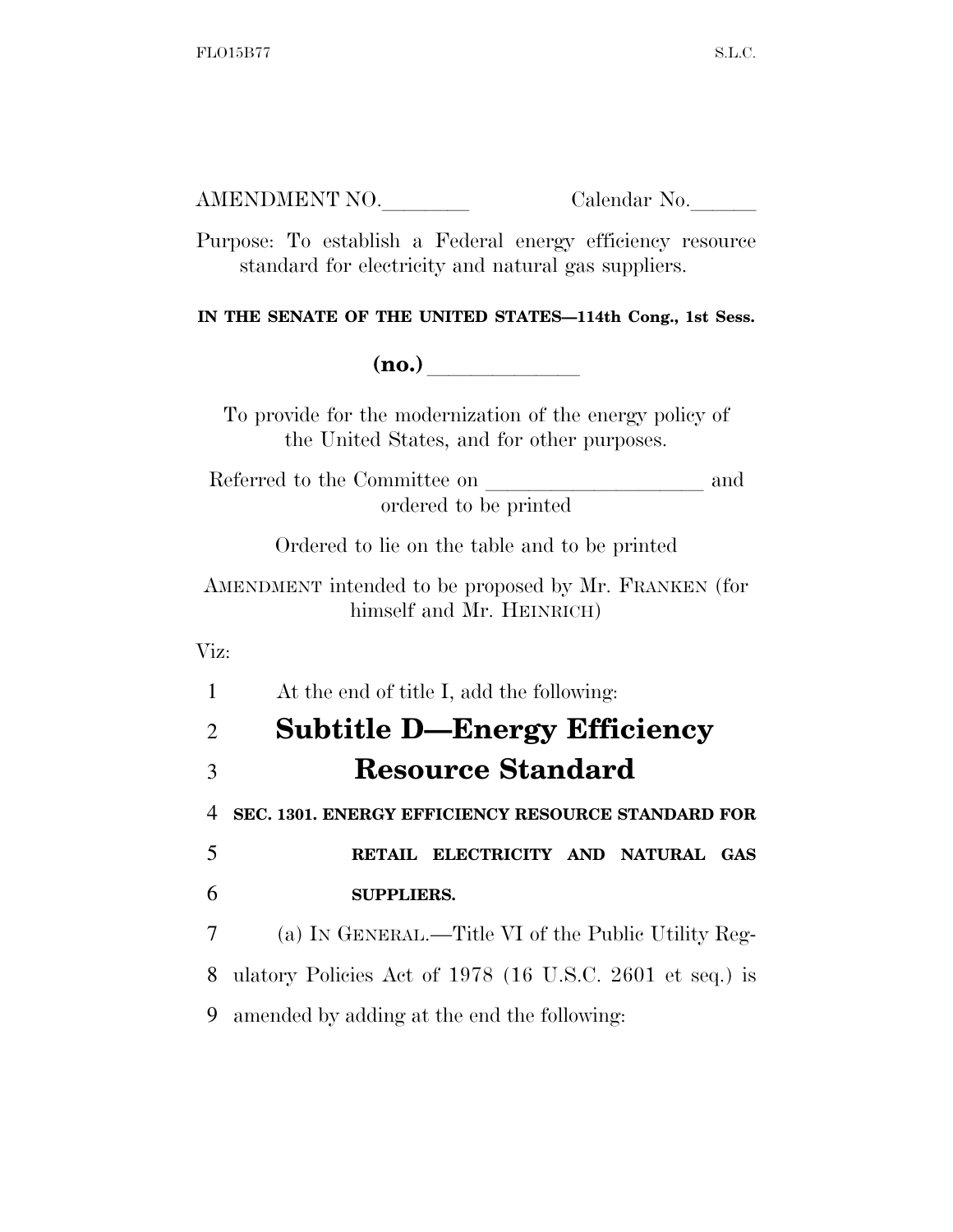| $\mathbf{1}$   | "SEC. 610. FEDERAL ENERGY EFFICIENCY RESOURCE         |  |  |
|----------------|-------------------------------------------------------|--|--|
| $\overline{2}$ | STANDARD FOR RETAIL ELECTRICITY AND                   |  |  |
| 3              | NATURAL GAS SUPPLIERS.                                |  |  |
| $\overline{4}$ | "(a) DEFINITIONS.—In this section:                    |  |  |
| 5              | $``(1)$ BASE QUANTITY.—                               |  |  |
| 6              | "(A) IN GENERAL.—The term 'base quan-                 |  |  |
| 7              | tity', with respect to a retail electricity supplier  |  |  |
| 8              | or retail natural gas supplier, means, for each       |  |  |
| 9              | calendar year for which a performance standard        |  |  |
| 10             | is established under subsection (c), the average      |  |  |
| 11             | annual quantity of electricity or natural gas de-     |  |  |
| 12             | livered by the retail electricity supplier or retail  |  |  |
| 13             | natural gas supplier to retail customers during       |  |  |
| 14             | the 3 calendar years immediately preceding the        |  |  |
| 15             | first year that compliance is required under          |  |  |
| 16             | subsection $(c)(1)$ .                                 |  |  |
| 17             | "(B) EXCLUSION.—The term 'base quan-                  |  |  |
| 18             | tity', with respect to a retail natural gas sup-      |  |  |
| 19             | plier, does not include natural gas delivered for     |  |  |
| 20             | purposes of electricity generation.                   |  |  |
| 21             | "(2) CUSTOMER FACILITY SAVINGS.—The term              |  |  |
| 22             | 'customer facility savings' means a reduction in end- |  |  |
| 23             | use electricity or natural gas consumption (including |  |  |
| 24             | waste heat energy savings) at a facility of an end-   |  |  |
| 25             | use consumer of electricity or natural gas served by  |  |  |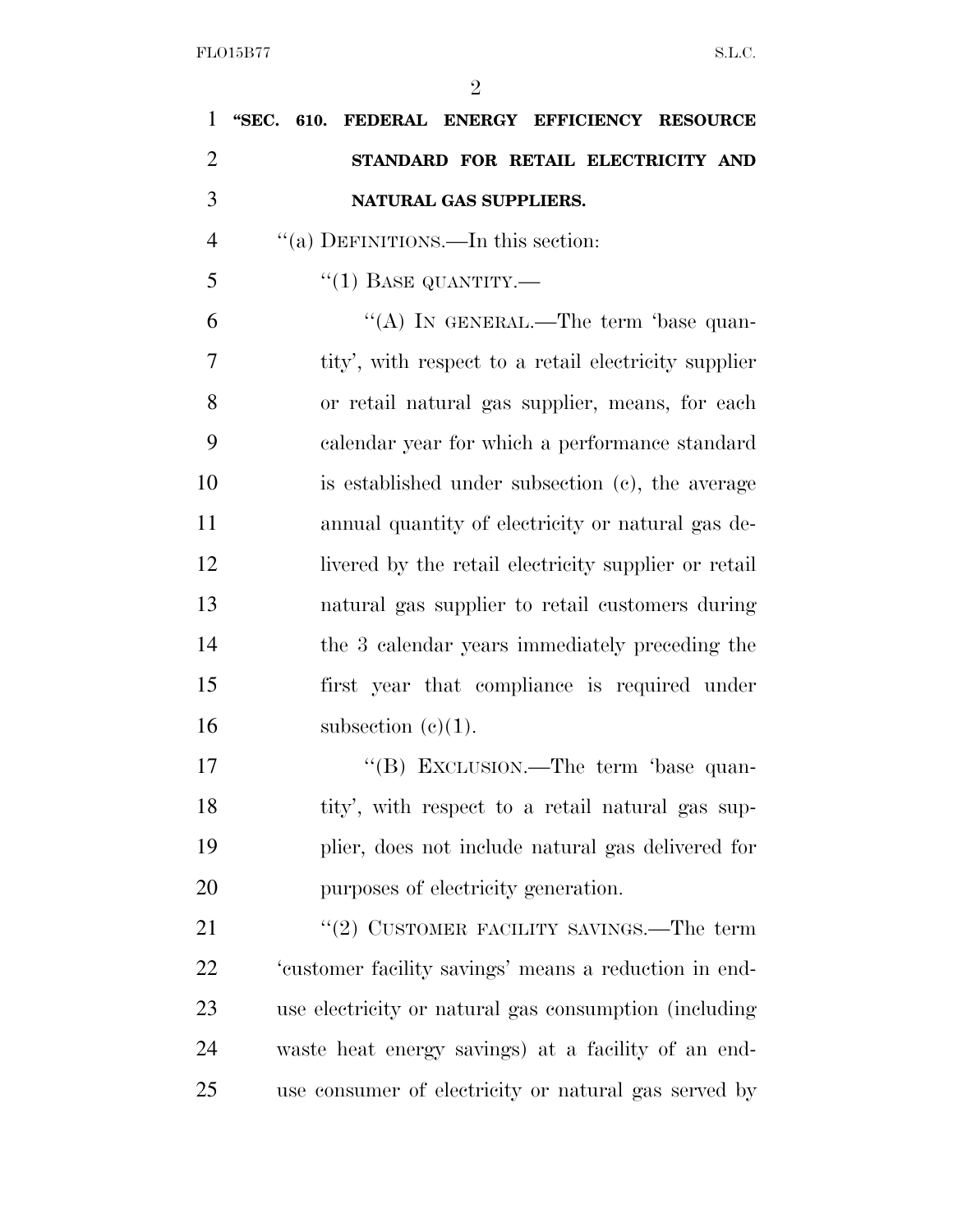| $\mathbf{1}$   | a retail electricity supplier or natural gas supplier, |
|----------------|--------------------------------------------------------|
| $\overline{2}$ | as compared to-                                        |
| 3              | $\lq\lq$ in the case of a new facility, con-           |
| $\overline{4}$ | sumption at a reference facility of average effi-      |
| 5              | ciency;                                                |
| 6              | $\lq\lq$ (B) in the case of an existing facility,      |
| 7              | consumption at the facility during a base period       |
| 8              | of not less than 1 year;                               |
| 9              | $\cdot\cdot$ (C) in the case of new equipment that re- |
| 10             | places existing equipment at the end of the use-       |
| 11             | ful life of the existing equipment, consumption        |
| 12             | by new equipment of average efficiency of the          |
| 13             | same equipment type, except that customer sav-         |
| 14             | ings under this subparagraph shall not be              |
| 15             | counted towards customer savings under sub-            |
| 16             | paragraph $(A)$ or $(B)$ ; and                         |
| 17             | $\lq\lq$ (D) in the case of new equipment that re-     |
| 18             | places existing equipment with remaining useful        |
| 19             | life-                                                  |
| 20             | "(i) consumption of the existing                       |
| 21             | equipment for the remaining useful life of             |
| 22             | the equipment; and                                     |
| 23             | "(ii) thereafter, consumption of new                   |
| 24             | equipment of average efficiency.                       |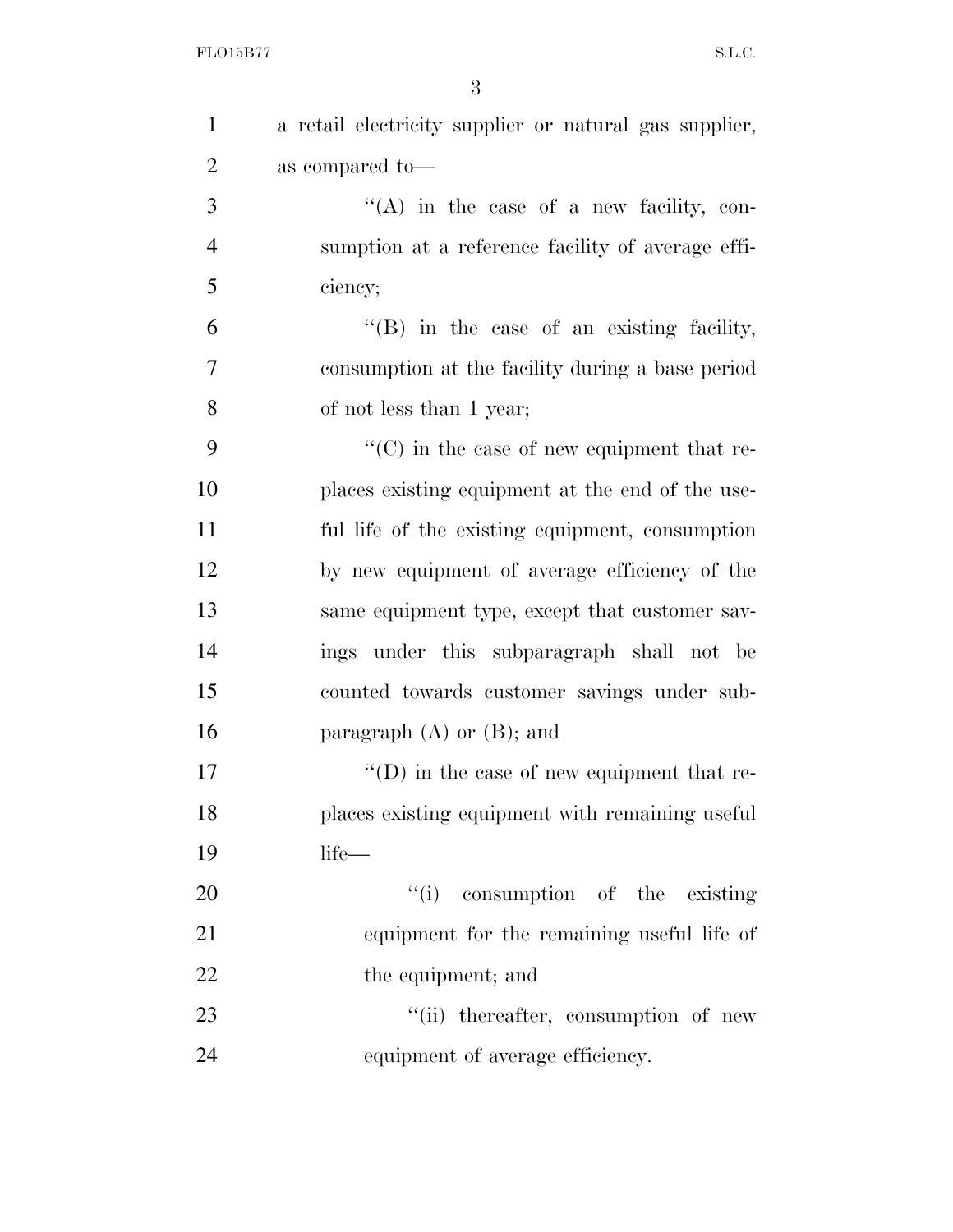| $\mathbf{1}$   | "(3) ELECTRICITY SAVINGS.—The term 'elec-              |
|----------------|--------------------------------------------------------|
| $\overline{2}$ | tricity savings' means reductions in electricity con-  |
| 3              | sumption achieved through measures implemented         |
| $\overline{4}$ | after the date of enactment of this section, as deter- |
| 5              | mined in accordance with regulations promulgated       |
| 6              | by the Secretary, that are limited to—                 |
| $\overline{7}$ | "(A) customer facility savings of elec-                |
| 8              | tricity, adjusted to reflect any associated in-        |
| 9              | crease in fuel consumption at the facility;            |
| 10             | "(B) reductions in distribution system                 |
| 11             | losses of electricity achieved by a retail elec-       |
| 12             | tricity supplier, as compared to losses attrib-        |
| 13             | utable to new or replacement distribution sys-         |
| 14             | tem equipment of average efficiency, as defined        |
| 15             | in regulations promulgated by the Secretary;           |
| 16             | " $(C)$ CHP savings;                                   |
| 17             | $\lq\lq$ (D) codes and standards savings of elec-      |
| 18             | tricity; and                                           |
| 19             | $\lq\lq$ (E) fuel switching energy savings that re-    |
| 20             | sults in net savings of electricity.                   |
| 21             | "(4) NATURAL GAS SAVINGS.—The term 'nat-               |
| 22             | ural gas savings' means reductions in natural gas      |
| 23             | consumption from measures implemented after the        |
| 24             | date of enactment of this section, as determined in    |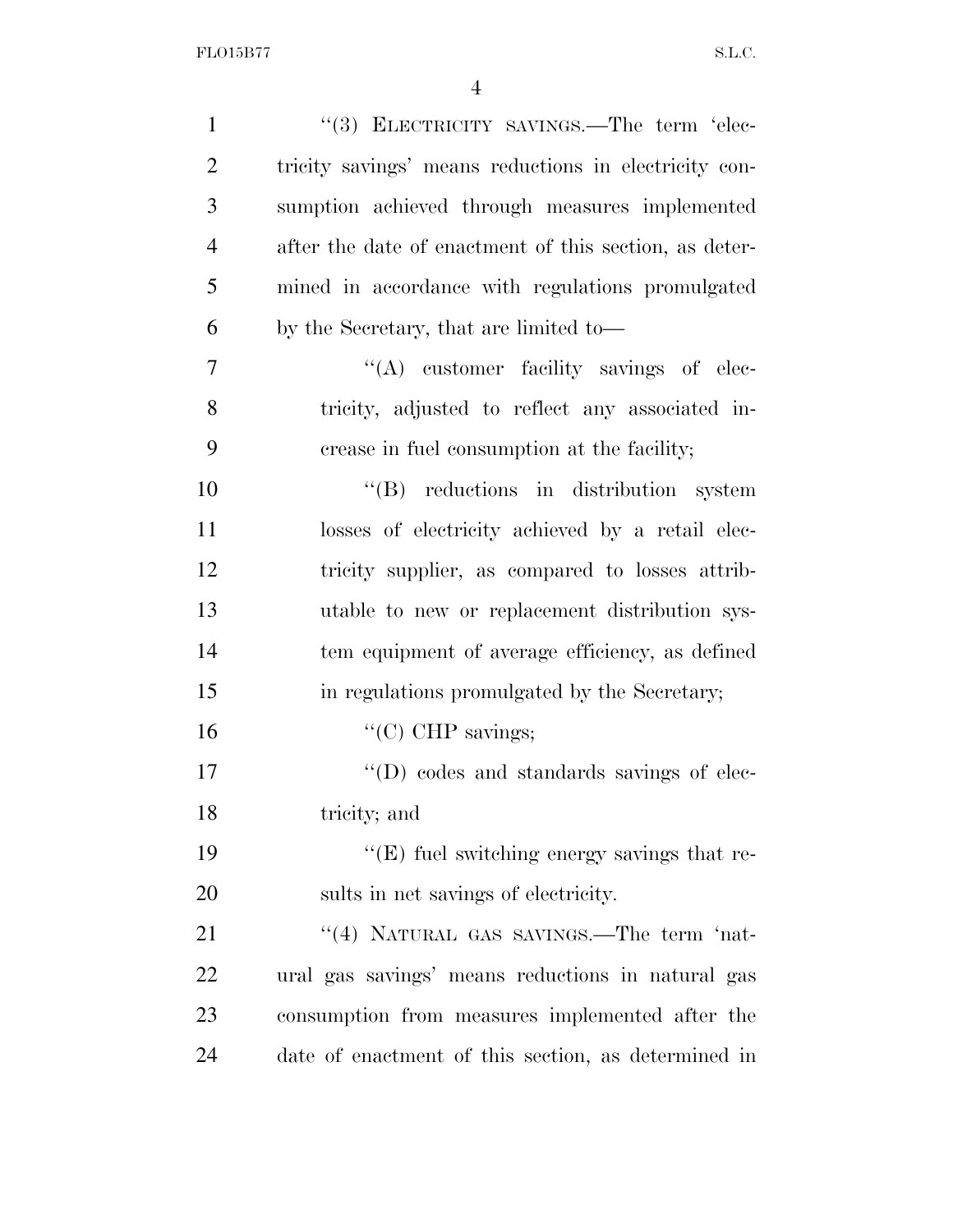| $\mathbf{1}$   | accordance with regulations promulgated by the Sec- |
|----------------|-----------------------------------------------------|
| $\overline{2}$ | retary, that are limited to-                        |
| 3              | "(A) customer facility savings of natural           |
| $\overline{4}$ | gas, adjusted to reflect any associated increase    |
| 5              | in electricity consumption or consumption of        |
| 6              | other fuels at the facility;                        |
| 7              | "(B) reductions in leakage, operational             |
| 8              | losses, and consumption of natural gas fuel to      |
| 9              | operate a gas distribution system, achieved by      |
| 10             | a retail natural gas supplier, as compared to       |
| 11             | similar leakage, losses, and consumption during     |
| 12             | a base period of not less than 1 year;              |
| 13             | "(C) codes and standards savings of nat-            |
| 14             | ural gas; and                                       |
| 15             | $\lq\lq$ (D) fuel switching energy savings that re- |
| 16             | sults in net savings of natural gas.                |
| 17             | $``(5)$ RETAIL ELECTRICITY SUPPLIER.—               |
| 18             | "(A) IN GENERAL.—The term 'retail elec-             |
| 19             | tricity supplier' means, for any given calendar     |
| 20             | year, an electric utility that sells not less than  |
| 21             | $1,000,000$ megawatt hours of electric energy to    |
| 22             | electric consumers for purposes other than re-      |
| 23             | sale during the preceding calendar year.            |
| 24             | "(B) INCLUSIONS AND LIMITATIONS.—For                |
| 25             | purposes of determining whether an electric         |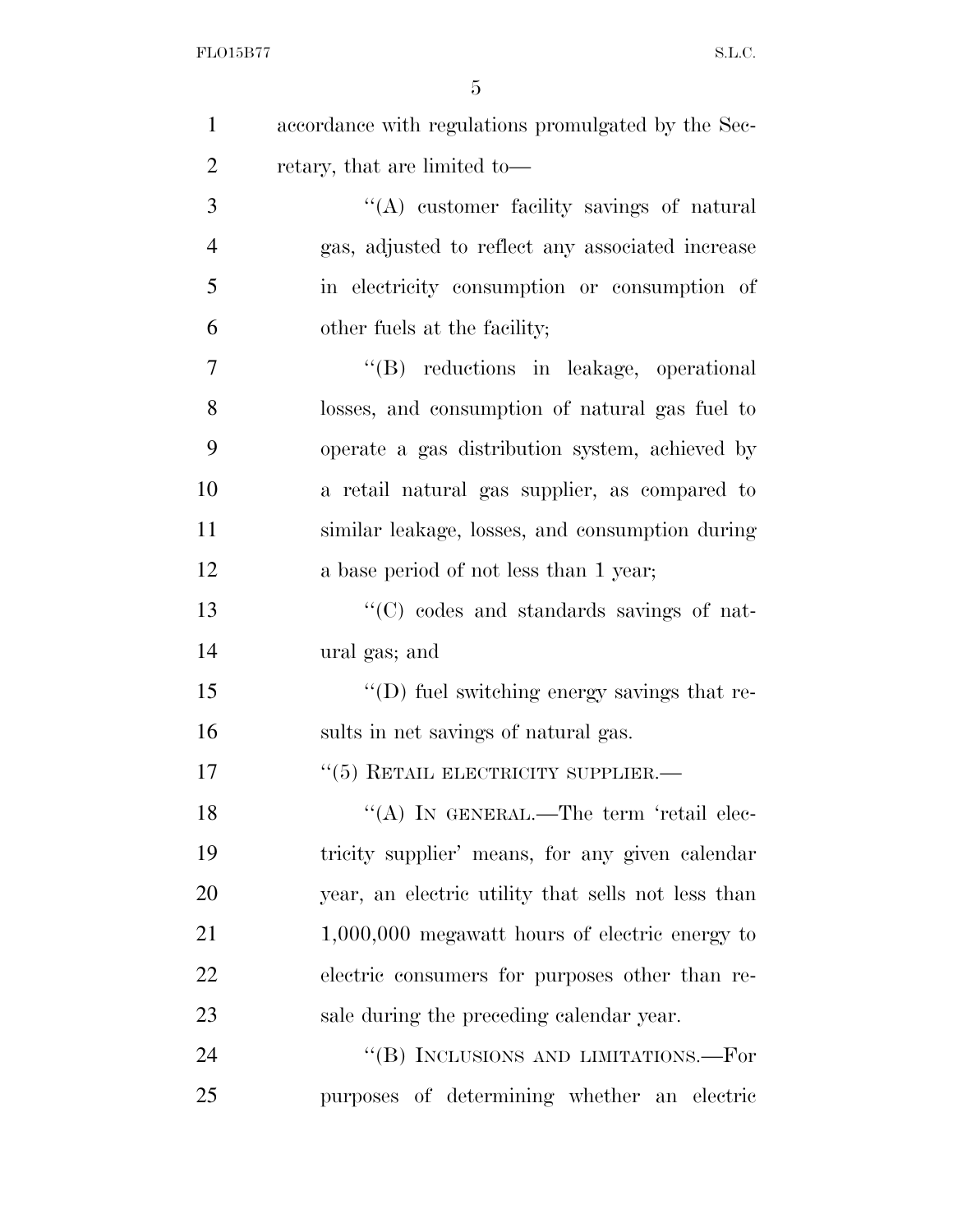| $\mathbf{1}$   | utility qualifies as a retail electricity supplier |
|----------------|----------------------------------------------------|
| $\overline{2}$ | under subparagraph $(A)$ —                         |
| 3              | "(i) deliveries by any affiliate of an             |
| $\overline{4}$ | electric utility to electric consumers for         |
| 5              | purposes other than resale shall be consid-        |
| 6              | ered to be deliveries by the electric utility;     |
| $\overline{7}$ | and                                                |
| 8              | "(ii) deliveries by any electric utility           |
| 9              | to a lessee, tenant, or affiliate of the elec-     |
| 10             | tric utility shall not be considered to be de-     |
| 11             | liveries to electric consumers.                    |
| 12             | $``(6)$ RETAIL NATURAL GAS SUPPLIER.—              |
| 13             | "(A) IN GENERAL.—The term 'retail nat-             |
| 14             | ural gas supplier' means, for any given calendar   |
| 15             | year, a local distribution company (as defined     |
| 16             | in section 2 of the Natural Gas Policy Act of      |
| 17             | $1978$ (15 U.S.C. 3301)), that delivered to nat-   |
| 18             | ural gas consumers more than $5,000,000,000$       |
| 19             | cubic feet of natural gas for purposes other       |
| 20             | than resale during the preceding calendar year.    |
| 21             | "(B) INCLUSIONS AND LIMITATIONS.—For               |
| 22             | purposes of determining whether a person           |
| 23             | qualifies as a retail natural gas supplier under   |
| 24             | subparagraph $(A)$ —                               |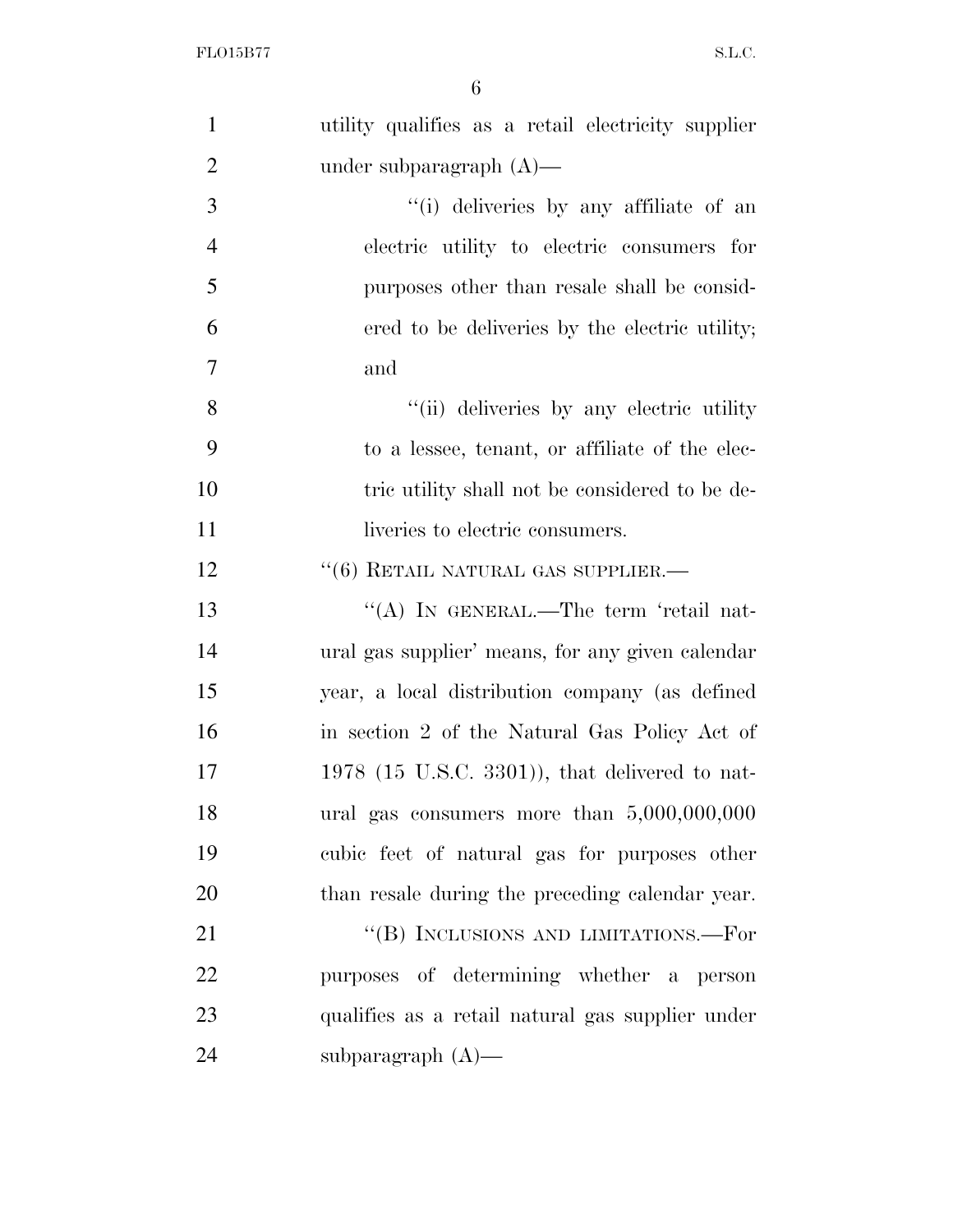FLO15B77 S.L.C.

| "(i) deliveries of natural gas by any                 |
|-------------------------------------------------------|
| affiliate of a local distribution company to          |
| consumers for purposes other than resale              |
| shall be considered to be deliveries by the           |
| local distribution company; and                       |
| "(ii) deliveries of natural gas to a les-             |
| see, tenant, or affiliate of a local distribu-        |
| tion company shall not be considered to be            |
| deliveries to natural gas consumers.                  |
| "(b) ESTABLISHMENT OF PROGRAM.-                       |
| "(1) REGULATIONS.—Not later than 1 year               |
| after the date of enactment of this section, the Sec- |
| retary shall, by regulation, establish a program to   |
| implement and enforce the requirements of this sec-   |
| tion, including by—                                   |
| "(A) defining the terms 'CHP savings',                |
| 'code and standards savings', 'combined heat          |
| and power system', 'cost-effective', 'fuel switch-    |
| ing energy savings', 'reporting period', 'third-      |
| party efficiency provider', and 'waste heat en-       |
| ergy savings';                                        |
| $\lq\lq (B)$ establishing measurement<br>and          |
| verification procedures and standards that            |
| count only measures and savings that are addi-        |
|                                                       |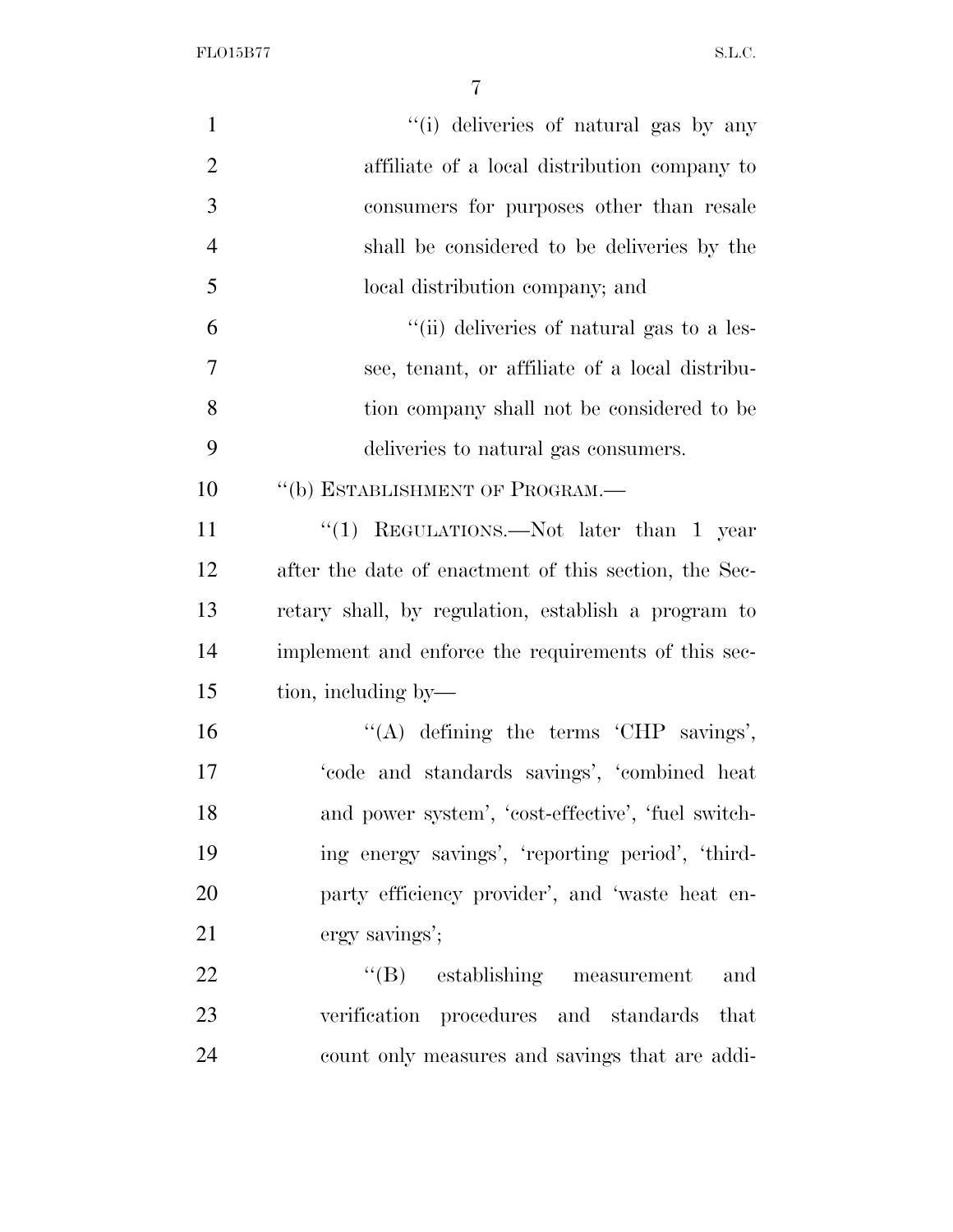| $\mathbf{1}$     | tional to business-as-usual customer purchase      |
|------------------|----------------------------------------------------|
| $\overline{2}$   | practices;                                         |
| 3                | $\lq\lq$ establishing requirements under           |
| $\overline{4}$   | which retail electricity suppliers and retail nat- |
| 5                | ural gas suppliers shall—                          |
| 6                | "(i) demonstrate, document, and re-                |
| $\boldsymbol{7}$ | port the compliance of the retail electricity      |
| 8                | suppliers and retail natural gas suppliers         |
| 9                | with the performance standards under sub-          |
| 10               | section $(e)$ ; and                                |
| 11               | "(ii) estimate the impact of the stand-            |
| 12               | ards on current and future electricity and         |
| 13               | natural gas use in the service territories of      |
| 14               | the suppliers;                                     |
| 15               | "(D) establishing requirements governing           |
| 16               | applications for, and implementation of, dele-     |
| 17               | gated State administration under subsection        |
| 18               | $(e)$ ; and                                        |
| 19               | $\lq\lq(E)$ establishing rules to govern transfers |
| 20               | of electricity or natural gas savings between      |
| 21               | suppliers and third-party efficiency providers     |
| 22               | serving the same State and between suppliers       |
| 23               | and third-party efficiency providers serving dif-  |
| 24               | ferent States.                                     |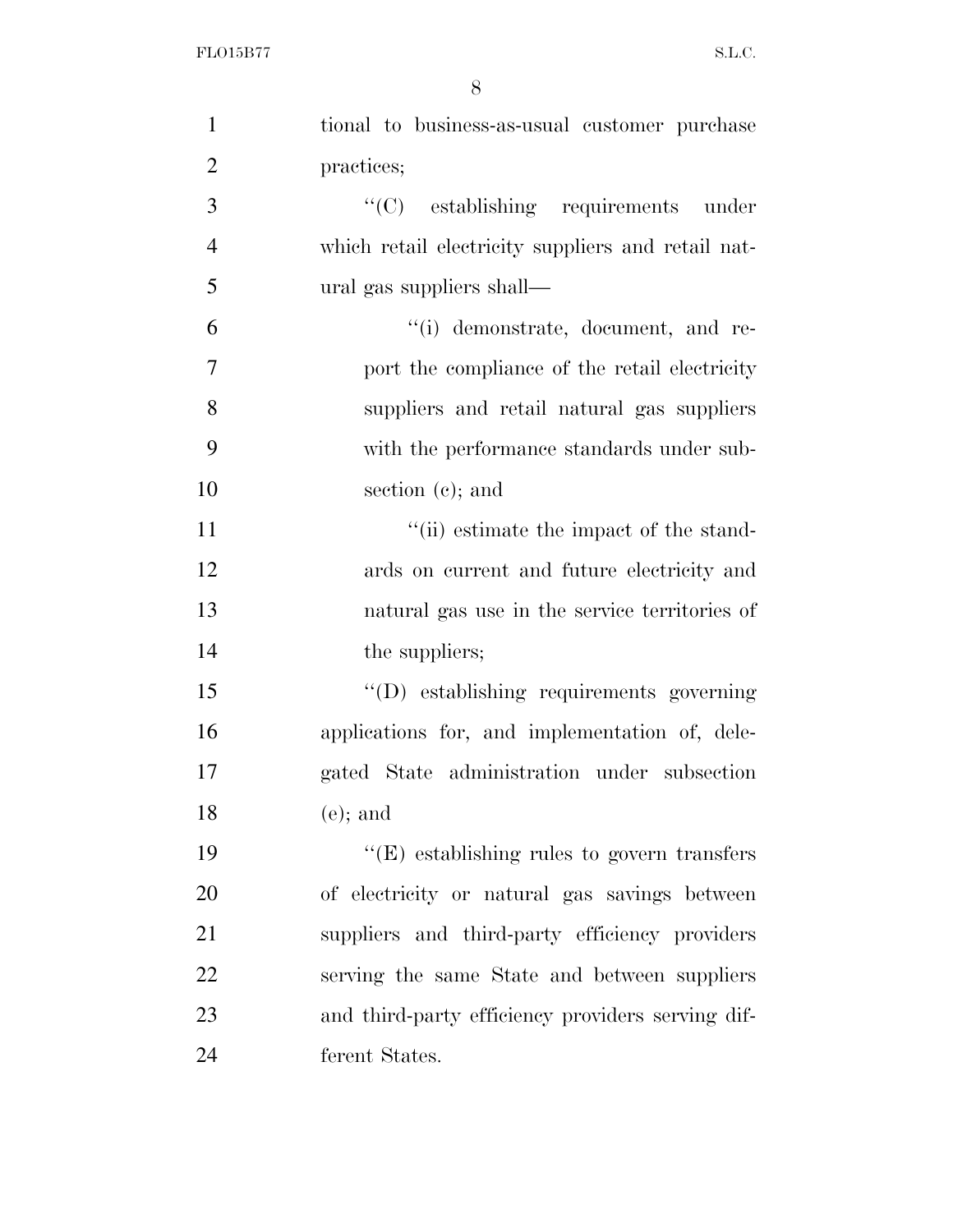| $\mathbf{1}$   | "(2) COORDINATION WITH STATE PROGRAMS.-               |
|----------------|-------------------------------------------------------|
| $\overline{2}$ | In establishing and implementing this section, the    |
| 3              | Secretary shall, to the maximum extent practicable,   |
| $\overline{4}$ | preserve the integrity and incorporate best practices |
| 5              | of existing State energy efficiency programs.         |
| 6              | "(c) PERFORMANCE STANDARDS.-                          |
| 7              | COMPLIANCE OBLIGATION.-Not<br>``(1)<br>later          |
| 8              | than May 1 of the calendar year immediately fol-      |
| 9              | lowing each reporting period—                         |
| 10             | "(A) each retail electricity supplier shall           |
| 11             | submit to the Secretary a report, in accordance       |
| 12             | with regulations promulgated by the Secretary,        |
| 13             | demonstrating that the retail electricity supplier    |
| 14             | has achieved cumulative electricity savings (ad-      |
| 15             | justed to account for any attrition of savings        |
| 16             | measures implemented in prior years) in each          |
| 17             | calendar year that are equal to the applicable        |
| 18             | percentage of the base quantity of the retail         |
| 19             | electricity supplier; and                             |
| 20             | "(B) each retail natural gas supplier shall           |
| 21             | submit to the Secretary a report, in accordance       |
| 22             | with regulations promulgated by the Secretary,        |
| 23             | demonstrating that it has achieved cumulative         |
| 24             | natural gas savings (adjusted to account for          |
| 25             | any attrition of savings measures implemented         |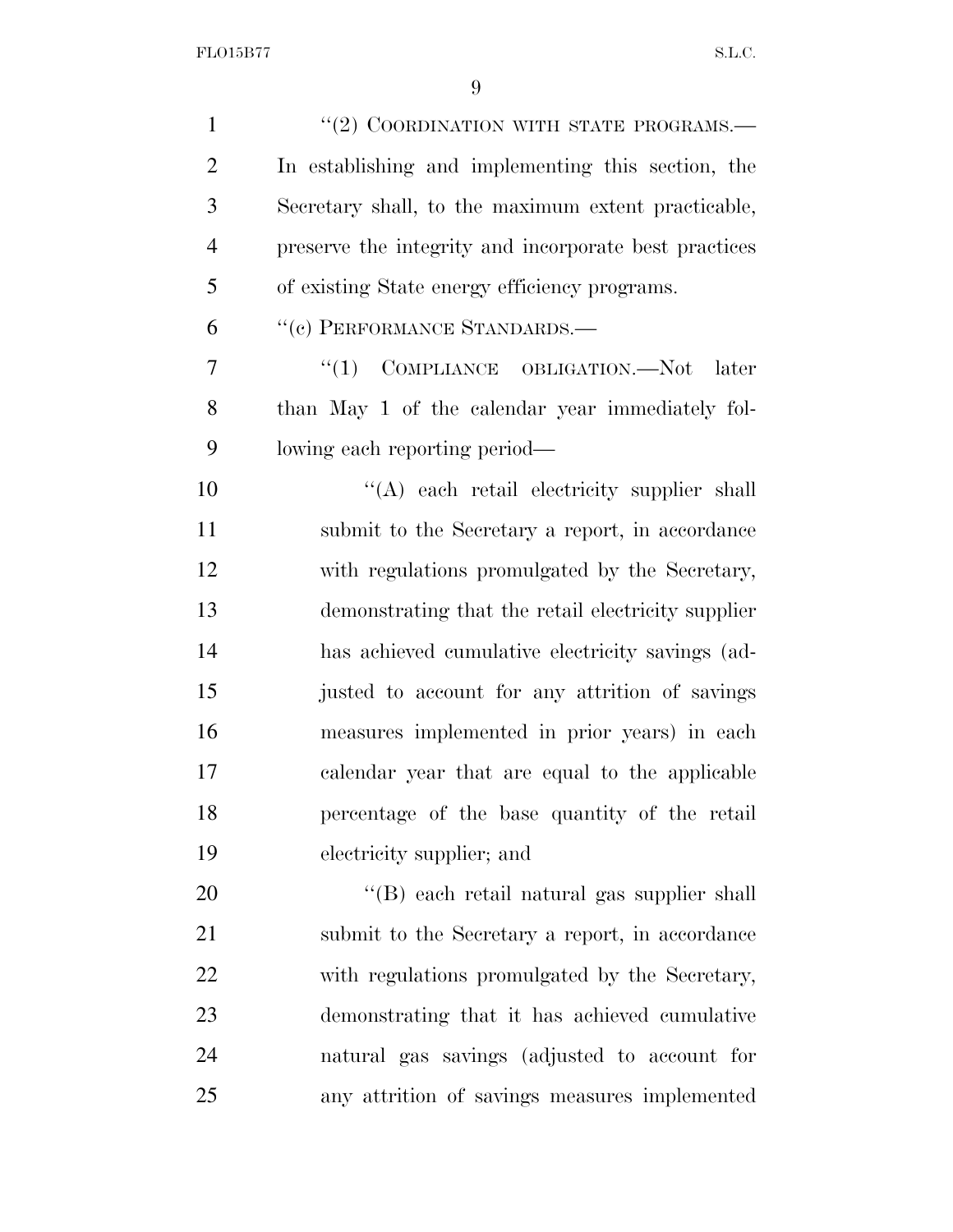|                | in prior years) in each calendar year that are    |
|----------------|---------------------------------------------------|
|                | equal to the applicable percentage of the base    |
|                | quantity of such retail natural gas supplier.     |
| $\overline{4}$ | "(2) STANDARDS FOR 2017 THROUGH $2030$ .          |
| 5              | For each of calendar years 2017 through 2030, the |
| 6              | applicable percentages are as follows:            |

| "Calendar Year | Cumulative Electricity<br>Savings Percentage | Cumulative Natural Gas<br>Savings Percentage |
|----------------|----------------------------------------------|----------------------------------------------|
| 2017           | 1.00                                         | 0.50                                         |
| 2018           | 2.00                                         | 1.25                                         |
| 2019           | 3.00                                         | 2.00                                         |
| 2020           | 4.25                                         | 3.00                                         |
| 2021           | 5.50                                         | 4.00                                         |
| 2022           | 7.00                                         | 5.00                                         |
| 2023           | 8.50                                         | 6.00                                         |
| 2024           | 10.00                                        | 7.00                                         |
| 2025           | 11.50                                        | 8.00                                         |
| 2026           | 13.00                                        | 9.00                                         |
| 2027           | 14.75                                        | 10.00                                        |
| 2028           | 16.50                                        | 11.00                                        |
| 2029           | 18.25                                        | 12.00                                        |
| 2030           | 20.00                                        | 13.00.                                       |

## 7 "(3) SUBSEQUENT YEARS.—

8 "(A) CALENDAR YEARS 2031 THROUGH 2040.—Not later than December 31, 2028, the Secretary shall promulgate regulations estab-11 lishing performance standards (expressed as ap- plicable percentages of base quantity for both cumulative electricity savings and cumulative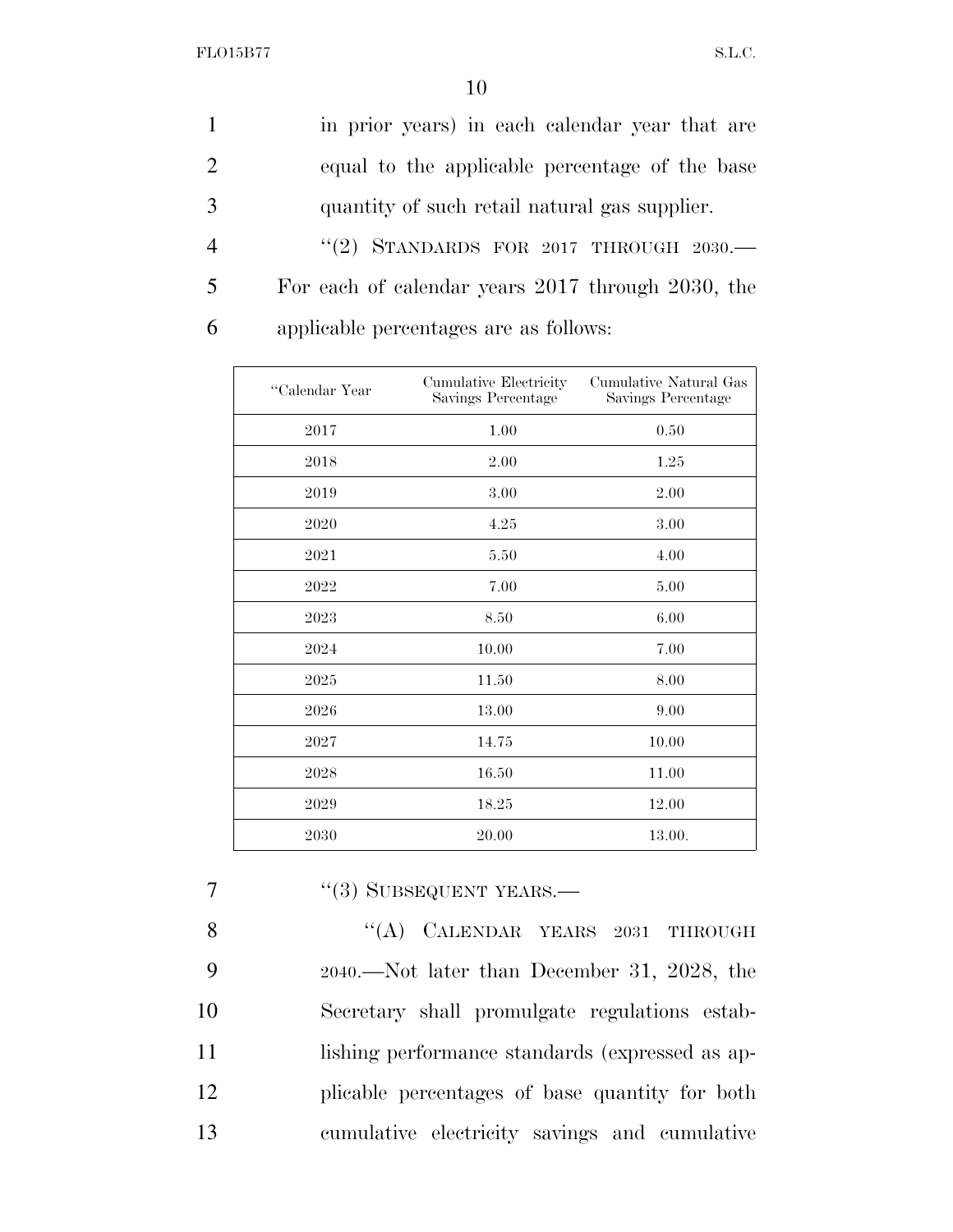| $\mathbf{1}$   | natural gas savings) for each of calendar years      |
|----------------|------------------------------------------------------|
| $\overline{2}$ | 2031 through 2040.                                   |
| 3              | "(B) REQUIREMENTS.—The Secretary                     |
| $\overline{4}$ | shall establish standards under this paragraph       |
| 5              | at levels reflecting the maximum achievable          |
| 6              | level of cost-effective energy efficiency potential, |
| 7              | taking into account—                                 |
| 8              | "(i) cost-effective energy savings                   |
| 9              | achieved by leading retail electricity sup-          |
| 10             | pliers and retail natural gas suppliers;             |
| 11             | "(ii) opportunities for new codes and                |
| 12             | standard savings;                                    |
| 13             | "(iii) technology improvements; and                  |
| 14             | "(iv) other indicators of cost-effective             |
| 15             | energy efficiency potential including dif-           |
| 16             | ferences between States.                             |
| 17             | "(C) MINIMUM PERCENTAGE.—In no case                  |
| 18             | shall the applicable percentages for any cal-        |
| 19             | endar year be less than the applicable percent-      |
| 20             | ages for calendar year 2030.                         |
| 21             | "(4) DELAY OF SUBMISSION FOR FIRST RE-               |
| 22             | PORTING PERIOD.-                                     |
| 23             | $\lq\lq (A)$<br>IN GENERAL.—Notwithstanding          |
| 24             | paragraphs $(1)$ and $(2)$ , for the 2017 reporting  |
| 25             | period, the Secretary may accept a request from      |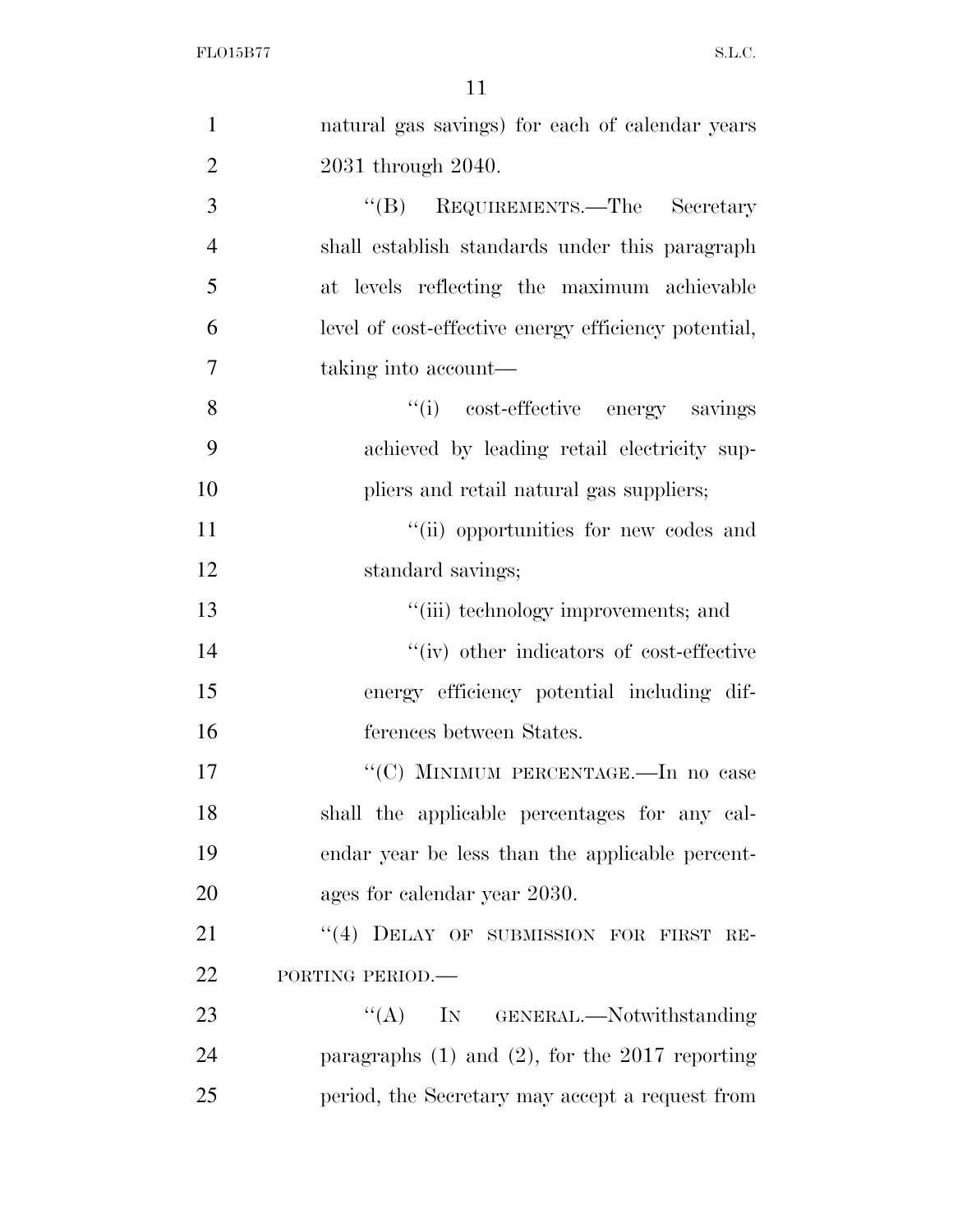| $\mathbf{1}$   | a retail electricity supplier or a retail natural   |
|----------------|-----------------------------------------------------|
| $\overline{2}$ | gas supplier to delay the required submission of    |
| 3              | documentation of all or part of the required        |
| $\overline{4}$ | savings for up to 2 years.                          |
| 5              | "(B) PLAN FOR COMPLIANCE.—The re-                   |
| 6              | quest for delay under subparagraph (A) shall        |
| 7              | include a plan for coming into full compliance      |
| 8              | by the end of the $2018-2019$ reporting period.     |
| 9              | "(5) APPLYING UNUSED SAVINGS TO FUTURE              |
| 10             | YEARS.—If savings achieved in a year exceed the     |
| 11             | performance standards specified in this subsection, |
| 12             | any savings in excess of the performance standards  |
| 13             | may be applied toward performance standards speci-  |
| 14             | fied for future years.                              |
| 15             | "(d) ENFORCEMENT AND JUDICIAL REVIEW.—              |
| 16             | $``(1)$ REVIEW OF RETAIL SUPPLIER REPORTS.—         |
| 17             | "(A) IN GENERAL.—The Secretary shall                |
| 18             | review each report submitted to the Secretary       |
| 19             | by a retail electricity supplier or retail natural  |
| 20             | gas supplier under subsection (c) to verify that    |
| 21             | applicable performance standards under<br>the       |
| 22             | subsection (c) have been met.                       |
| 23             | "(B) EXCLUSION.—In determining compli-              |
| 24             | ance with the applicable performance standards      |
| 25             | under subsection (c), the Secretary shall ex-       |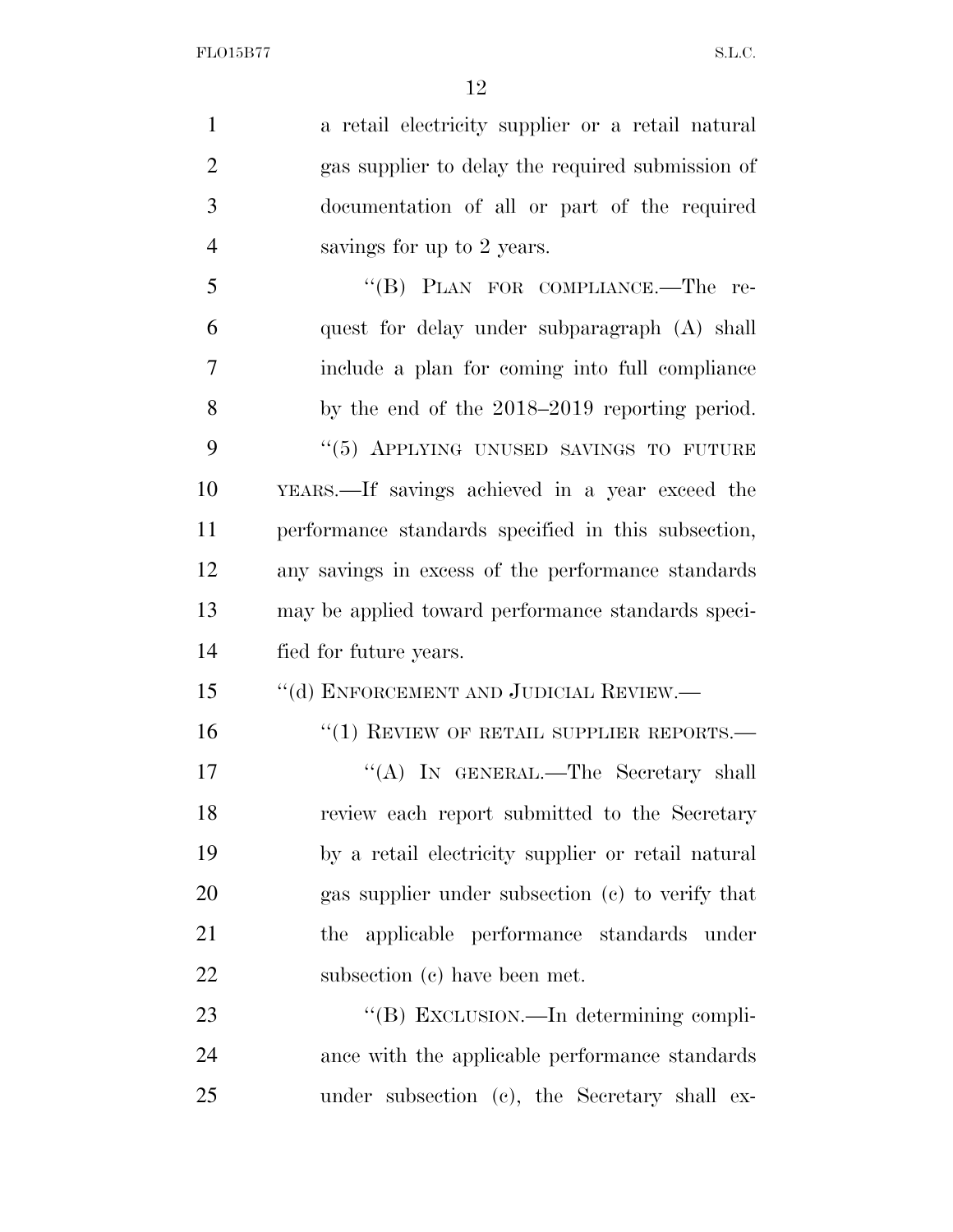clude reported electricity savings or natural gas savings that are not adequately demonstrated and documented, in accordance with the regula- tions promulgated under subsections (b) and (c). 6 "(2) PENALTY FOR FAILURE TO DOCUMENT ADEQUATE SAVINGS.—If a retail electricity supplier or a retail natural gas supplier fails to demonstrate compliance with an applicable performance standard under subsection (c), or to pay to the State an appli- cable alternative compliance payment under sub- section (e)(3), the Secretary shall assess against the retail electricity supplier or retail natural gas sup- plier a civil penalty for each failure in an amount equal to, as adjusted for inflation in accordance with such regulations as the Secretary may promulgate—  $\langle (A) \, \$100 \rangle$  per megawatt hour of electricity savings or alternative compliance payment that the retail electricity supplier failed to achieve or make, respectively; or 21 ''(B) \$10 per million Btu of natural gas savings or alternative compliance payment that the retail natural gas supplier failed to achieve

or make, respectively.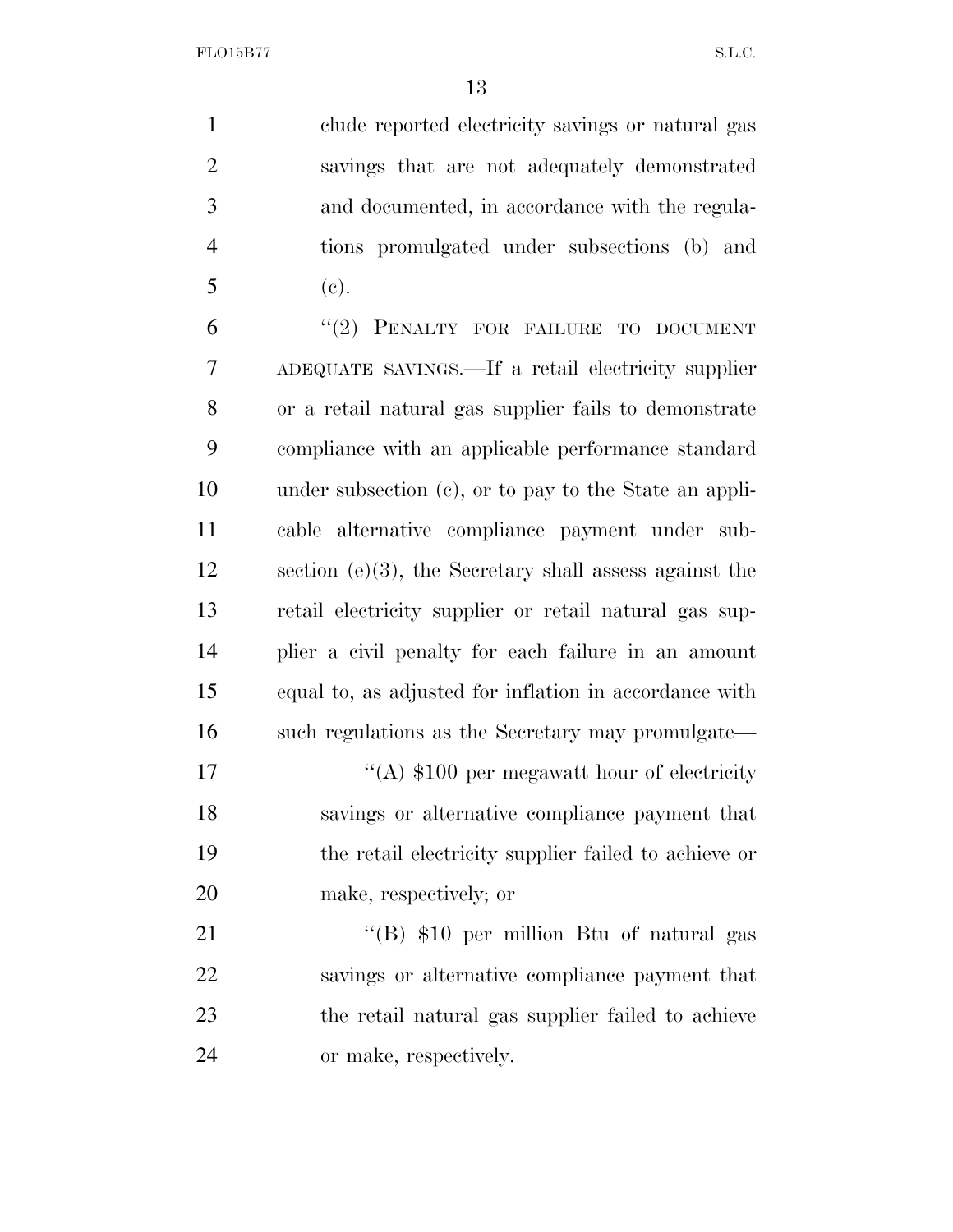FLO15B77 S.L.C.

1 ''(3) OFFSETTING STATE PENALTIES.—The Secretary shall reduce the amount of any penalty under paragraph (2) by the amount paid by the rel- evant retail electricity supplier or retail natural gas supplier to a State for failure to comply with the re- quirements of a State energy efficiency resource standard during the same compliance period. 8 "(4) ENFORCEMENT PROCEDURES.—The Sec- retary shall assess a civil penalty, as provided under paragraph (2), in accordance with the procedures

Conservation Act of 1954 (42 U.S.C. 6303).

described in section 333(d) of the Energy Policy and

13 "(e) STATE ADMINISTRATION.—

 $\frac{1}{2}$  (1) In GENERAL.—Upon receipt of an applica- tion from the Governor of a State (including the Mayor of the District of Columbia), the Secretary may delegate to the State responsibility for admin- istering this section within the territory of the State if the Secretary determines that the State will imple- ment an energy efficiency program that meets or ex-ceeds the requirements of this section.

22 "(2) SECRETARIAL DETERMINATION.—Not later than 180 days after the date on which a com- plete application is received by the Secretary, the Secretary shall make a substantive determination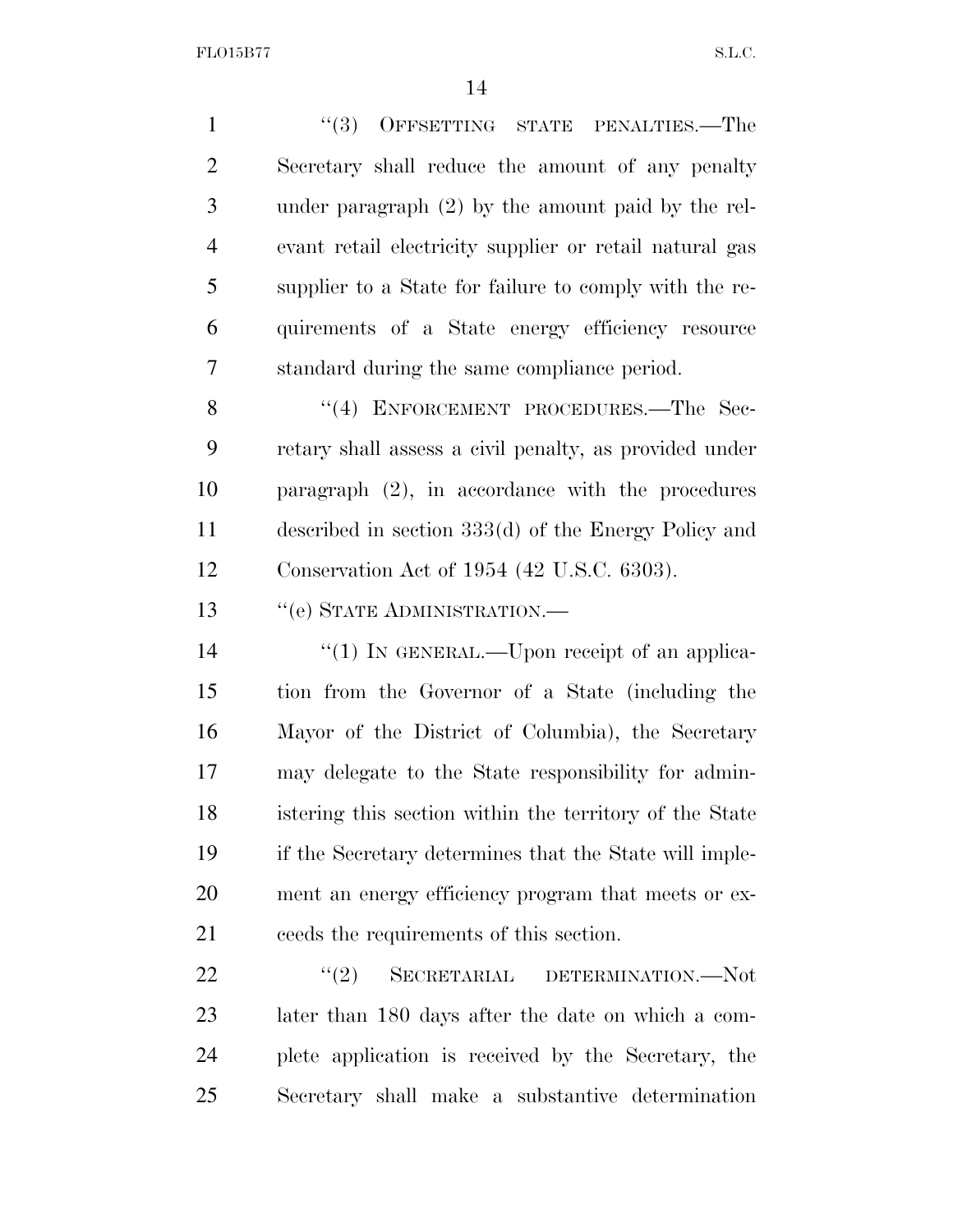approving or disapproving a State application, after public notice and comment.

3 "(3) ALTERNATIVE COMPLIANCE PAYMENTS.—  $''(A)$  In GENERAL.—As part of an applica- tion submitted under paragraph (1), a State may permit retail electricity suppliers or retail natural gas suppliers to pay to the State, by not later than May 1 of the calendar year im- mediately following the applicable reporting pe- riod, an alternative compliance payment in an amount equal to, as adjusted for inflation in ac- cordance with such regulations as the Secretary may promulgate, not less than—

14 ''(i) \$50 per megawatt hour of elec-15 tricity savings needed to make up any def- icit with regard to a compliance obligation under the applicable performance stand-ard; or

 ''(ii) \$5 per million Btu of natural gas savings needed to make up any deficit with regard to a compliance obligation under 22 the applicable performance standard.

23 "(B) USE OF PAYMENTS.—Alternative compliance payments collected by a State under subparagraph (A) shall be used by the State to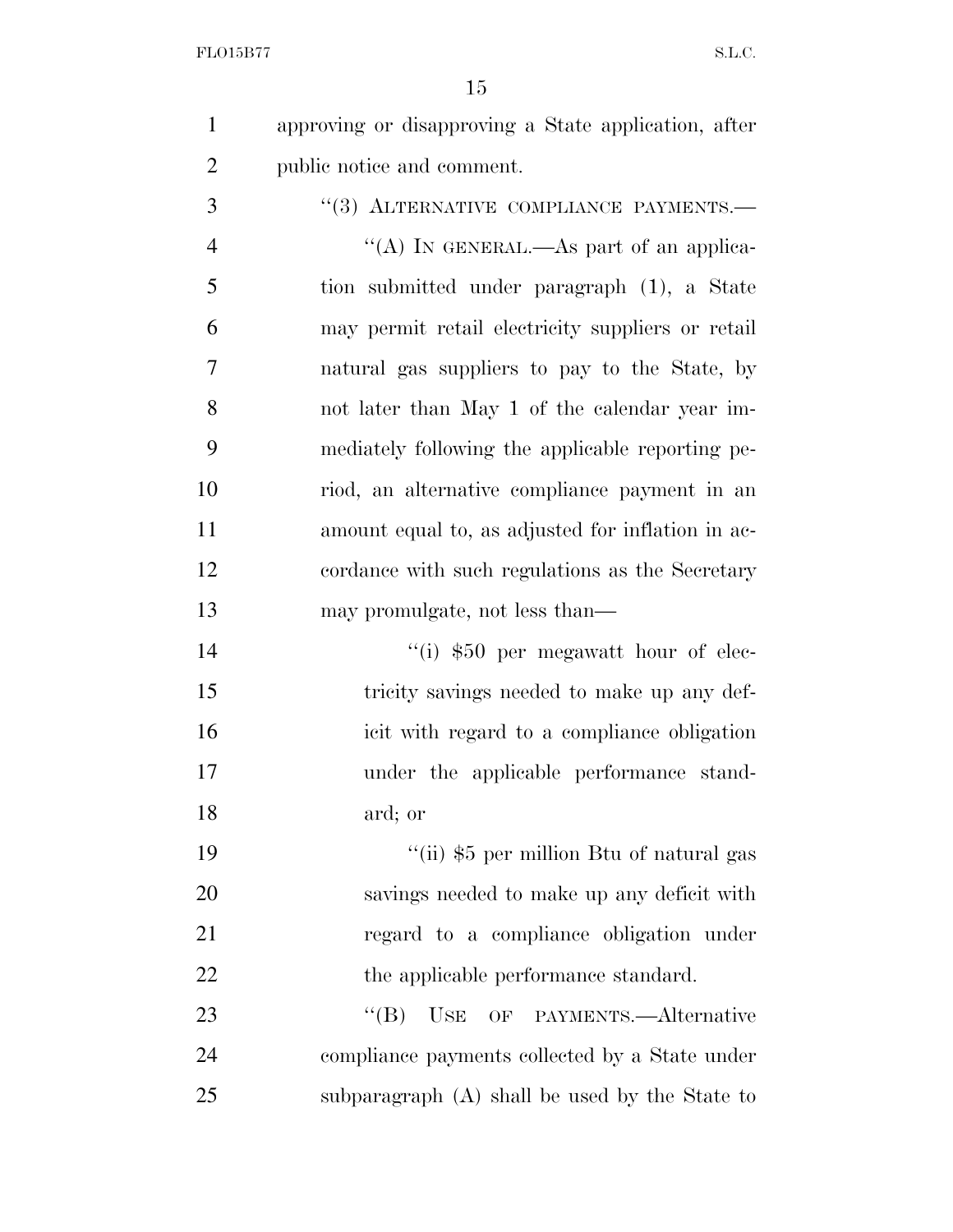| $\mathbf{1}$   | administer the delegated authority of the State           |
|----------------|-----------------------------------------------------------|
| $\overline{2}$ | under this section and to implement cost-effec-           |
| 3              | tive energy efficiency programs that—                     |
| $\overline{4}$ | "(i) to the maximum extent prac-                          |
| 5              | ticable, achieve electricity savings and nat-             |
| 6              | ural gas savings in the State sufficient to               |
| $\tau$         | make up the deficit associated with the al-               |
| 8              | ternative compliance payments; and                        |
| 9              | "(ii) can be measured and verified in                     |
| 10             | accordance with the applicable procedures                 |
| 11             | and standards under subsection $(b)(1)(B)$ .              |
| 12             | $``(4)$ REVIEW OF STATE IMPLEMENTATION.—                  |
| 13             | "(A) PERIODIC REVIEW.-Every 2 years,                      |
| 14             | the Secretary shall review State implementation           |
| 15             | of this section for conformance with the re-              |
| 16             | quirements of this section in approximately $\frac{1}{2}$ |
| 17             | of the States that have received approval under           |
| 18             | this subsection to administer the program, so             |
| 19             | that each State shall be reviewed at least every          |
| 20             | 4 years.                                                  |
| 21             | REPORT.—To facilitate the review<br>$\lq\lq (B)$          |
| 22             | under subparagraph $(A)$ , the Secretary may re-          |
| 23             | quire the State to submit a report dem-                   |
| 24             | onstrating the conformance of the State with              |
| 25             | the requirements of this section.                         |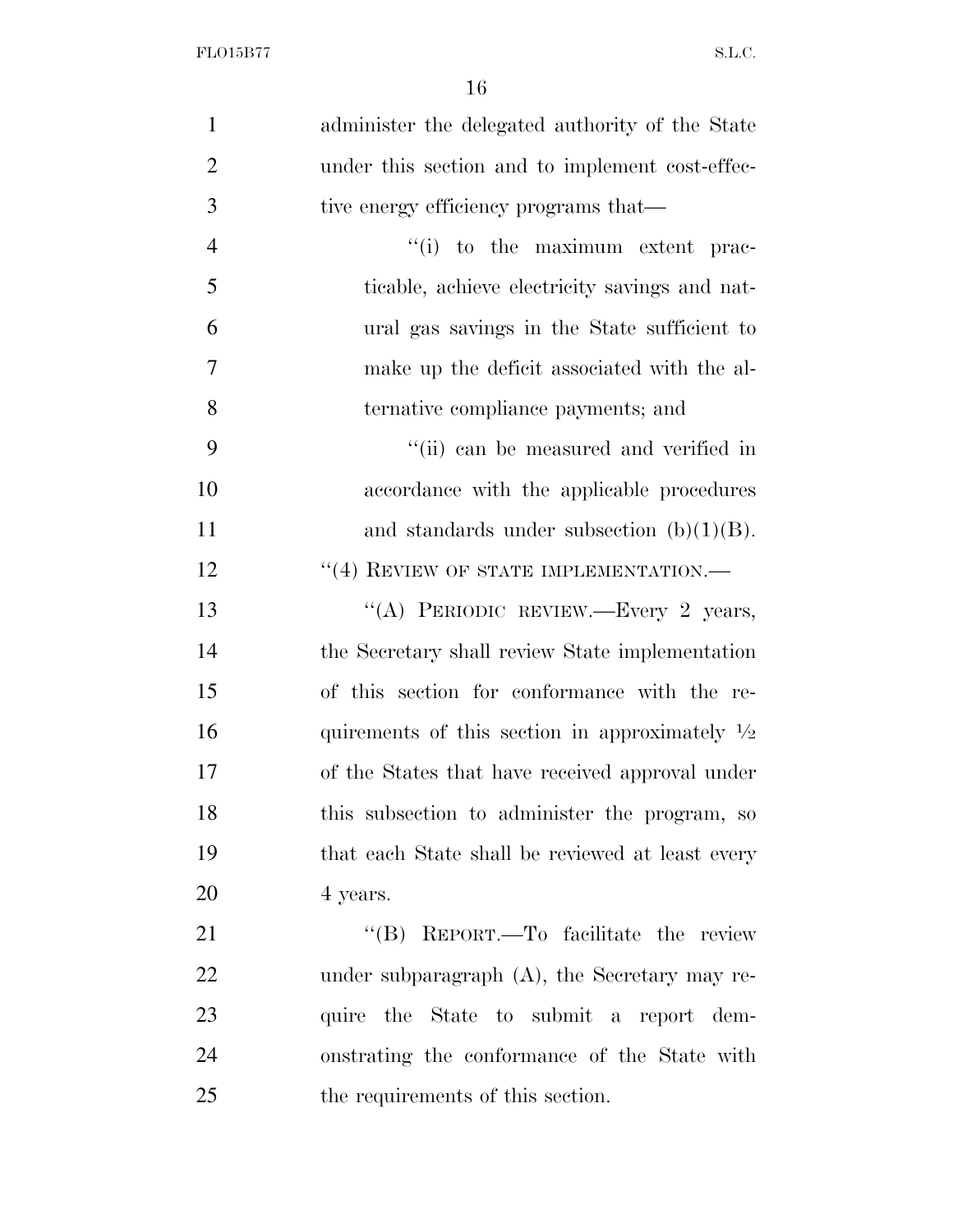| $\mathbf{1}$   | $``(C)$ DEFICIENCIES.—                     |
|----------------|--------------------------------------------|
| $\overline{2}$ | "(i) IN GENERAL.—In completing a           |
| 3              | review under this paragraph, if the Sec-   |
| $\overline{4}$ | retary finds deficiencies, the Secretary   |
| 5              | shall—                                     |
| 6              | $\lq\lq$ (I) notify the State of the defi- |
| $\overline{7}$ | ciencies;                                  |
| 8              | "(II) direct the State to correct          |
| 9              | the deficiencies; and                      |
| 10             | "(III) require the State to report         |
| 11             | to the Secretary on progress made by       |
| 12             | not later than 180 days after the date     |
| 13             | on which the State receives notice         |
| 14             | under subclause $(I)$ .                    |
| 15             | "(ii) SUBSTANTIAL DEFICIENCIES.—If         |
| 16             | the deficiencies are substantial, the Sec- |
| 17             | retary shall—                              |
| 18             | $\lq\lq$ (I) disallow the reported elec-   |
| 19             | tricity savings or natural gas savings     |
| 20             | that the Secretary determines are not      |
| 21             | credible due to deficiencies;              |
| 22             | $\lq\lq$ (II) re-review the State<br>not   |
| 23             | later than 2 years after the date on       |
| 24             | which the original review was com-         |
| 25             | pleted; and                                |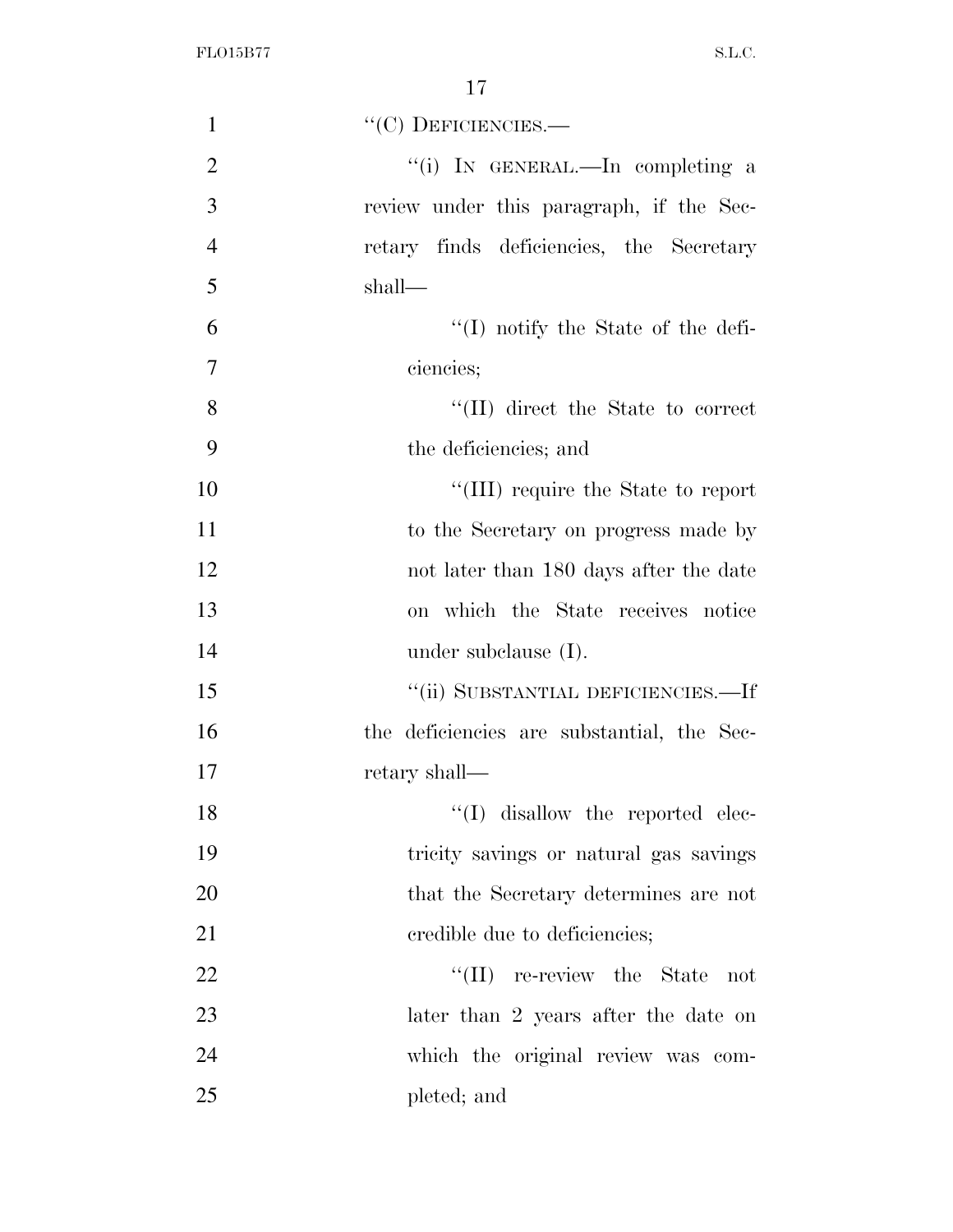FLO15B77 S.L.C.

1 ''(III) if substantial deficiencies remain uncorrected after the review provided for under subclause (II), re- voke the authority of the State to ad- minister the program established under this section.

 ''(f) INFORMATION AND REPORTS.—In accordance with section 13 of the Federal Energy Administration Act of 1974 (15 U.S.C. 772), the Secretary may require any retail electricity supplier, retail natural gas supplier, third- party efficiency provider, or any other entity that the Sec- retary determines appropriate, to provide any information the Secretary determines appropriate to carry out this sec-tion.

 ''(g) STATE LAW.—Nothing in this section dimin- ishes or qualifies any authority of a State or political sub- division of a State to adopt or enforce any law or regula- tion respecting electricity savings or natural gas savings, including any law or regulation establishing energy effi- ciency requirements that are more stringent than those under this section, except that no State law or regulation shall relieve any person of any requirement otherwise ap-plicable under this section.''.

 (b) CONFORMING AMENDMENT.—The table of con-tents of the Public Utility Regulatory Policies Act of 1978